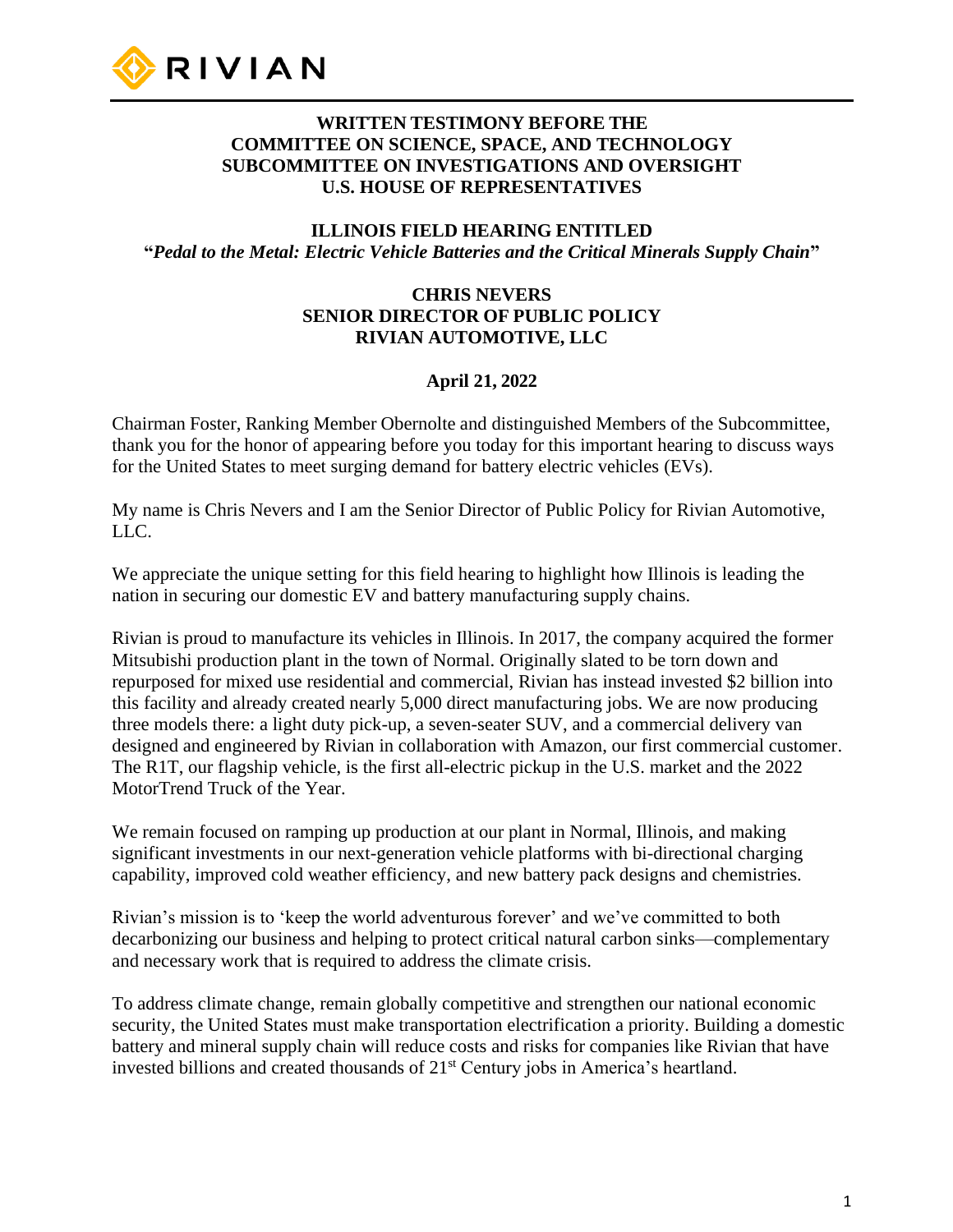

We support congressional action to create targeted incentives, increase efficiency with funding deployment and permitting, and overcome unnecessary barriers to EV adoption such as state-level dealer protection laws. We also applaud Congress for its current action to strengthen our domestic semiconductor supply, given the drag supply has had on Rivian's production outlook along with the rest of the industry. We encourage Congress to use its bipartisan work on semiconductors as a model for addressing our domestic mineral supply chain as well. As our CEO said in a recent Wall Street Journal article, "Semiconductors are a small appetizer to what we are about to feel on battery cells over the next two decades."<sup>1</sup>

### **Outlook and Value Proposition for Battery Electric Trucks and Fleets**

Demand for battery electric trucks and fleets is surging. In Rivian's case, between individual R1T and R1S pre-orders and the Amazon fleet order—the largest commercial electric fleet order in history—we already have 180,000 deliveries to make as fast as we can.

The convergence of key trends, including shifting consumer preferences and targeted regulatory support, is contributing to the robust demand for EVs. Consumers are increasingly emphasizing sustainability in their purchasing decisions, encouraging businesses to develop sustainable solutions. Recognizing the environmental impact of increased deliveries, leading logistics and ecommerce companies are outpacing regulations in transforming their fleets. Companies such as Amazon, DHL, UPS, FedEx, and Ikea have publicly pledged to transition their delivery operations entirely to EVs to reach net zero carbon emissions in the near- to medium-term.

The business and consumer value propositions of battery electric trucks and fleets is enormous. According to Consumer Reports, the maintenance and repair savings over the lifetime of an EV compared to their gas-powered counterparts is about  $$4,600.<sup>2</sup>$  And according to a recent study by the Zero Emission Transportation Association (ZETA), driving an EV in 2022 is 3-5 times cheaper to drive per mile than gas-powered vehicles.<sup>3</sup>



**Total Cost Per Mile** 

<sup>1</sup> Rivian CEO Warns of Looming Electric-Vehicle Battery Shortage, Wall Street Journal, April 18, 2022

<sup>2</sup> [EVs Offer Big Savings Over Traditional Gas-Powered Cars,](https://www.consumerreports.org/hybrids-evs/evs-offer-big-savings-over-traditional-gas-powered-cars/) Consumer Reports, October 8, 2020.

<sup>&</sup>lt;sup>3</sup> [Comparing the Operating Costs of Electric Vehicles and Gas-Powered Vehicles,](https://www.zeta2030.org/news/electric-vehicles-are-delivering-marked-cost-savings-for-drivers-and-surging-gasoline-prices-are-making-the-cost-savings-increasingly-apparent?utm_medium=email&_hsmi=206779825&_hsenc=p2ANqtz--iRH8xNt93lJfpOuSbypw4k1kHa34Hx7e1lkRSsai5zFOK8aacVaDh0h2Xwc7wtmSxETwWcPSWKwZcCMJBJ0eAXaZBxw&utm_content=206779825&utm_source=hs_email) Zero Emission Transportation Association, March 14, 2022.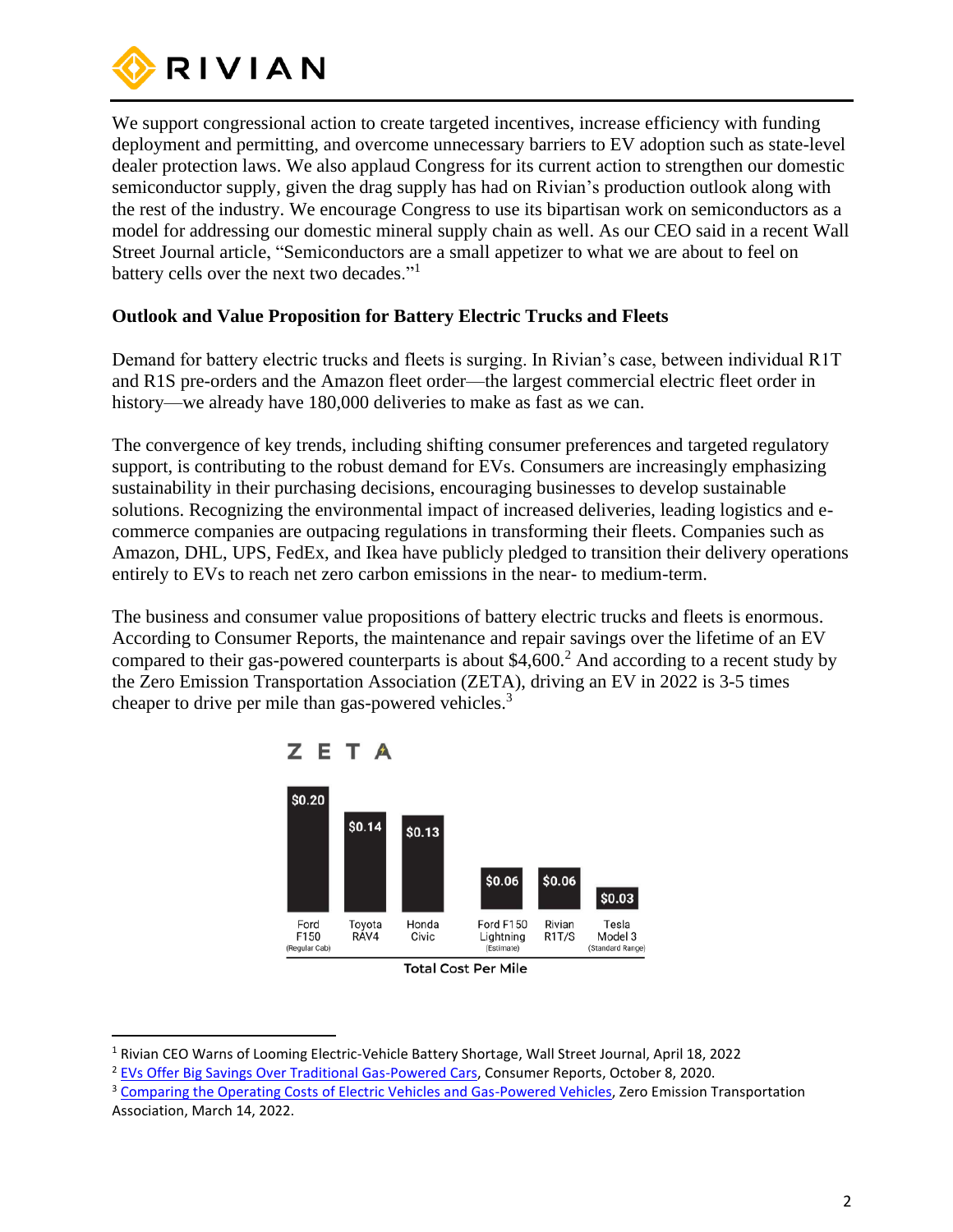

The crisis in Ukraine and its recent impact on gas prices at home is a powerful reminder of our nation's vulnerability to the volatile global oil market. According to AAA, gas prices have risen over 40 percent compared to last year.<sup>4</sup> Electrification will deliver significant cost savings for truck and fleet owners over the lifetime of their vehicles, and free us from the unpredictable price shocks associated with the global oil market.

## **EV Battery Demand and Supply Chain Implications**

The battery is the most important component of an EV, and a vast majority of its supply chain—its raw materials, their processed derivatives, and the assembled cells themselves—still largely exists outside U.S. borders. While the outlook is positive and the value propositions are clear, these trajectories and adoption pathways may be compromised by lack of secure access to critical materials for battery manufacturing. To put this into perspective, all the world's current cell production capacity still represents perhaps less than 10 percent of what we will need in 10 years.<sup>5</sup>

The explosive global demand for EVs is already straining existing mineral supply chains. After falling nearly 90 percent over the past decade, from over \$1,200 per kilowatt hour in 2010 to \$132 in 2021,<sup>6</sup> battery prices are now on the rise.<sup>7</sup>



<sup>&</sup>lt;sup>4</sup> [Gas Prices,](https://gasprices.aaa.com/) AAA, Accessed April 14, 2022.

<sup>5</sup> Rivia[n CEO Warns of Looming Electric-Vehicle Battery Shortage,](https://www.wsj.com/articles/rivian-ceo-warns-of-looming-electric-vehicle-battery-shortage-11650276000) Wall Street Journal, April 18, 2022

<sup>6</sup> [Battery Pack Prices Fall to an Average of \\$132/kWh, But Rising Commodity Prices Start to Bite,](https://about.bnef.com/blog/battery-pack-prices-fall-to-an-average-of-132-kwh-but-rising-commodity-prices-start-to-bite/) Bloomberg New Energy Finance, November 30. 2021

<sup>&</sup>lt;sup>7</sup> Lithium ion battery prices rise for first time in Gigafactory era, automakers in negotiations, Benchmark Mineral [Intelligence,](https://int.nyt.com/data/documenttools/2021-10-lithium-ion-battery-price-rises-benchmark/dded2631fe8dc130/full.pdf) October 29, 2021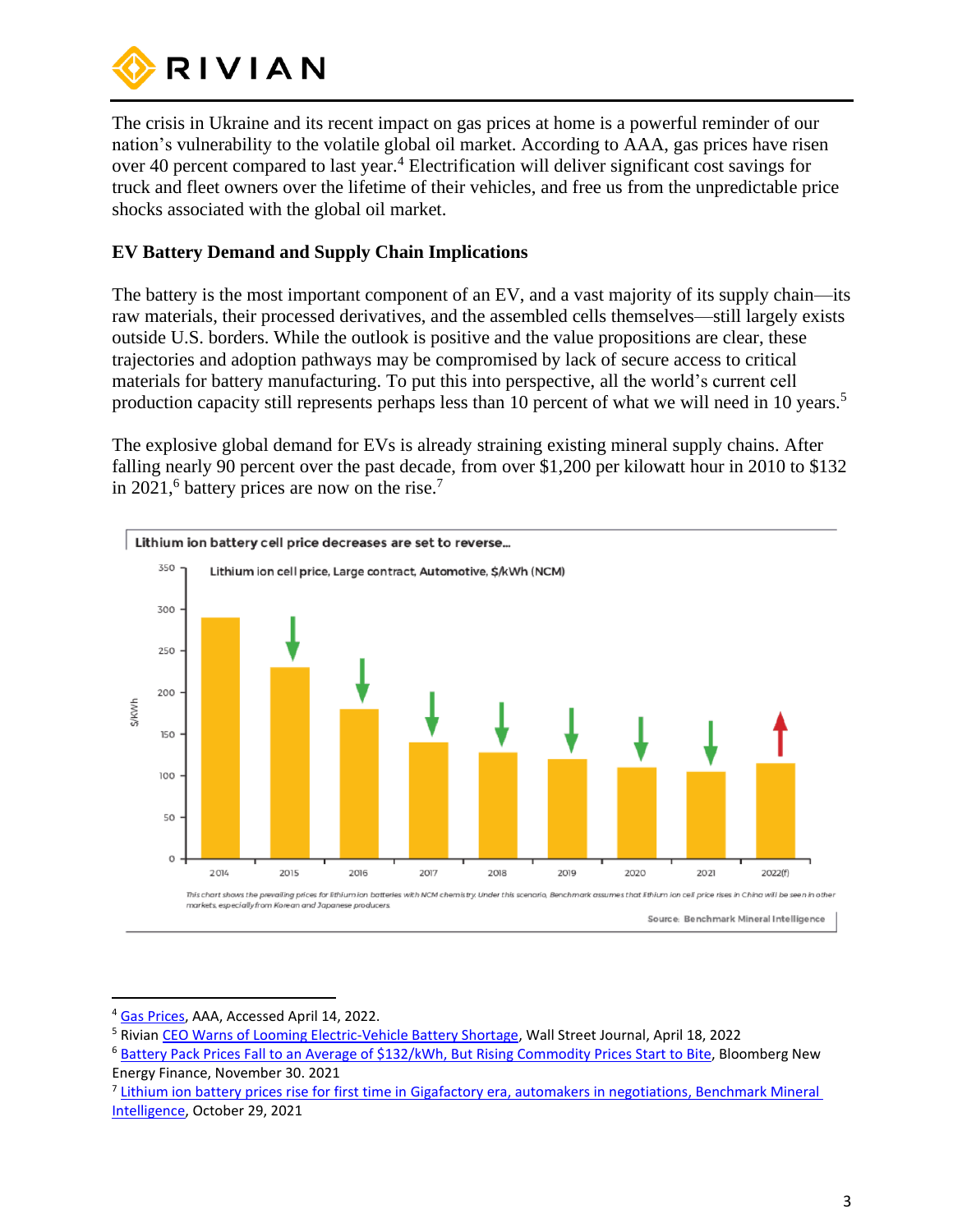

Our business depends on the continued supply of battery cells for our vehicles. A growth in popularity of EVs without a significant expansion in domestic battery cell production capacity could result in shortages, discouraging consumers and jeopardizing our national and economic security.

The United States has the mineral resources and industrial capability to create a fully domestic battery EV supply chain, as well as world-leading environmental standards to ensure it is built and operated ethically and responsibly. There is also strong bipartisan political support for increasing existing federal investments, accelerating the deployment of funds, and removing unnecessary barriers to domestic EV adoption and battery development. These efforts will yield billions in new investment across America, create thousands of new jobs, and ensure our supply chains continue outpacing consumer demand.

### **Research Topics to Mitigate Supply Chain Concerns**

We need an "all of the above" approach to address surging critical minerals demand, starting with increasing and expedited federal support for research into exploration, new extraction methods, alternative battery chemistries, and recycling.

As a company that relies on the mining of critical minerals for our products, we recognize our business has an upstream impact on ecosystems. Some places should have a level of permanent protection and specifically prohibit or limit harmful extractive uses. Rivian has already taken proactive stances on land conservation issues, including supporting a moratorium on deep-sea mining and committing to exclude seabed metals from our supply chain. We also support recent Biden Administration action on the Tongass National Forest Roadless Rule and the "America the Beautiful" initiative to preserve 30 percent of US land and water by 2030.

The minerals mapping programs funded by the bipartisan Infrastructure Investment and Jobs Act of 2021 will help us identify places to be protected and those that can be developed responsibly. Federal research into new methods of mineral extraction like geothermal coproduction and mine waste reclamation could reduce extraction footprints, increase renewable energy production, and possibly even help rectify the legacy of 20<sup>th</sup> Century energy and mineral development.

Our current battery architecture consists of a lithium-ion nickel-cobalt-aluminum chemistry. We are exploring new and lower cost cell chemistries and intend to optimize each battery system to address different market segments and maximize battery life and performance. In March, we announced to shareholders that we will be developing a range of new battery packs including both high nickel and lithium iron phosphate ("LFP") chemistries to expand our available supply while reducing costs.

Given the paramount importance and impact of the battery system on vehicle range, performance, and price, federal research efforts into new battery cell chemistry development, solid-state batteries, module and pack engineering, software design, and raw material sourcing should increase and accelerate.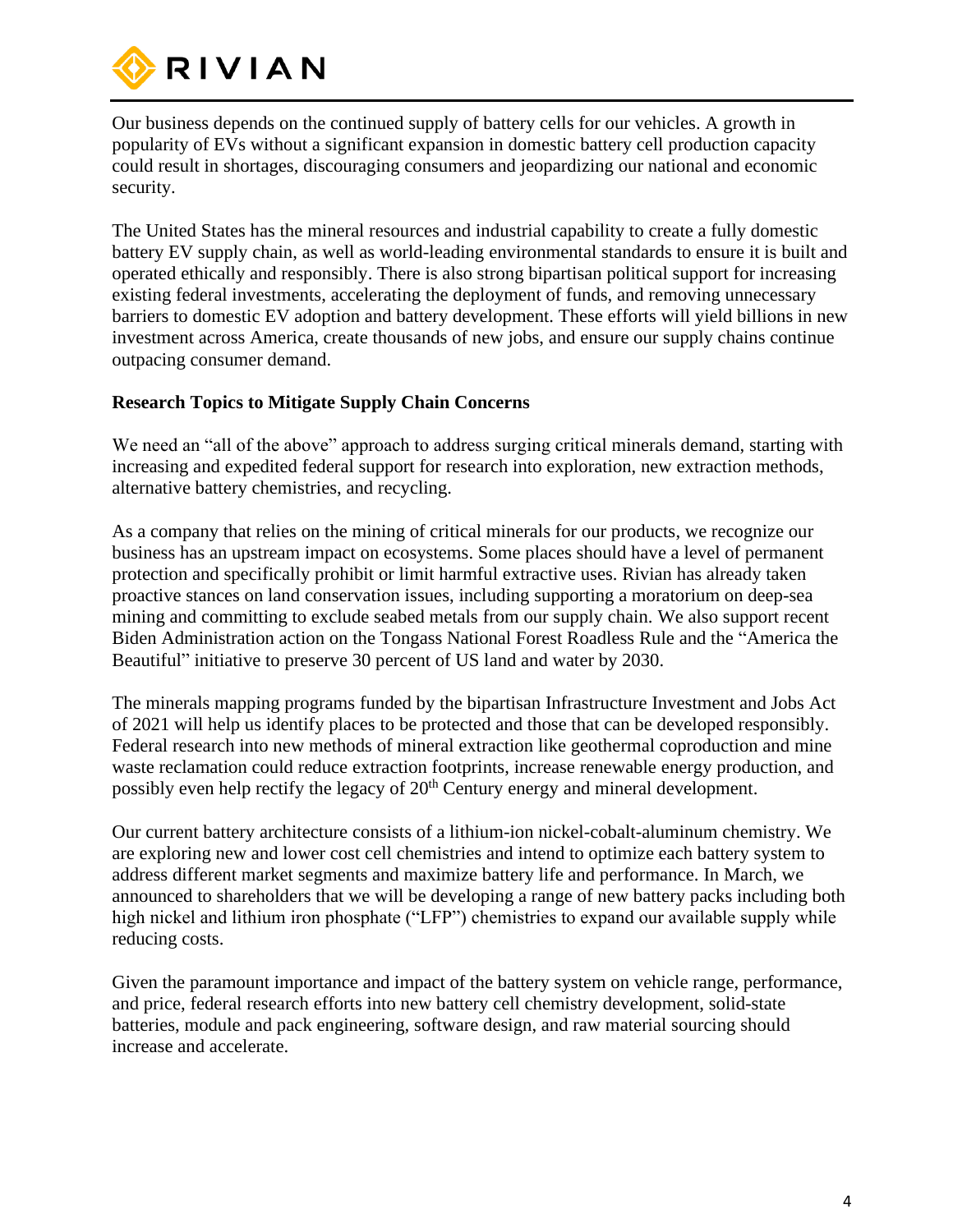

# **Key Considerations for Federal Research**

Despite the gains made over the past ten years, electric vehicles still comprise less than 5% of all new car sales in the United States.<sup>8</sup> More must be done to promote American electrification. Rivian strongly supports the efforts by Congress promoting new transportation technologies in such recent bipartisan bills as the Energy Policy Act of 2020 and the Infrastructure Investment and Jobs Act of 2021. These bills put meaningful investment behind efforts to promote research and development in vehicle electrification, support new and improved methods of manufacturing for this technology, and address life cycle uses of electric vehicle batteries and their components.

The bipartisan Energy Policy Act of 2020 opened new funding gates for research into strengthening our nation's critical minerals supply chain and modernizing our electric grid.

This spirit of bipartisanship carried on with the passage of the Infrastructure Investment and Jobs Act of 2021 (IIJA), which in addition to fixing our nation's roads and bridges, also provided:

- over \$6 billion in grants for battery materials processing, manufacturing and recycling,
- over a billion dollars for research into reclamation, recycling, and second-life applications to enhance grid infrastructure and reliability, and
- over half a billion dollars for new cross-agency mapping initiatives led by the US Geological Survey.<sup>9</sup>

We urge the Committee to do everything in its power in the coming years to ensure the appropriated funds for these efforts are deployed efficiently and equitably.

In addition to providing funding, the IIJA also directed federal land management agencies to look for ways to make their permitting processes run more efficiently. This must be done without compromising our nation's bedrock environmental laws and special places.

#### **Other Activities the Federal Government Should Pursue**

The federal government can achieve ambitious electrification objectives by empowering companies to ramp production – this includes accelerating EV testing procedures, expediting and streamlining federal EV fleet requirements, and quickly providing visas for skilled workers.

Given the national, economic, and climate security risks associated with the current global mineral supply chain, the federal government must take an "all-of-the-above" approach. Federal funding for research and development is crucial, but it can do more to open pathways for domestic manufacturers to move fast in scaling up production and securing supply chains.

• **Accelerate EV Adoption.** Greater domestic demand for EVs will drive innovation and support domestic manufacturers' efforts to onshore their supply chains. The federal consumer EV tax credit should be expanded without unnecessary limitations that hold

<sup>&</sup>lt;sup>8</sup> [Electric cars fend off supply challenges to more than double global sales,](https://www.iea.org/commentaries/electric-cars-fend-off-supply-challenges-to-more-than-double-global-sales) International Energy Agency, January 30, 2022

<sup>9</sup> Energy and Minerals Provisions in the [Infrastructure Investment and Jobs Act,](https://crsreports.congress.gov/product/pdf/R/R47034) Congressional Research Service, February 16, 2022